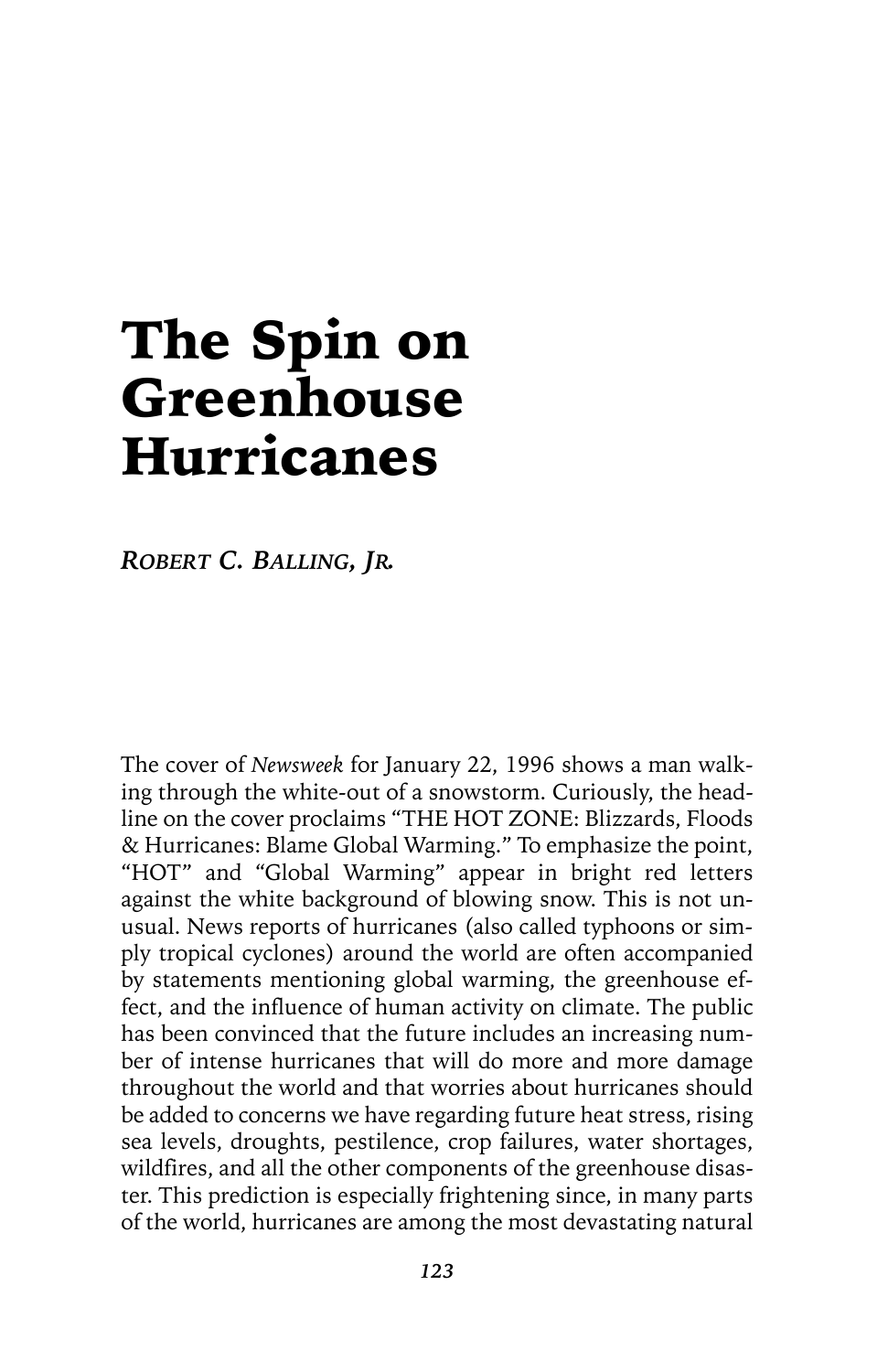disasters and suggestions that hurricane activity may increase should be taken seriously and deserve critical analysis by scientists and policy-makers.

What is most surprising about the claims regarding the increase in the numbers and intensity of hurricanes in the greenhouse world is the lack of empirical evidence or theory to support of these claims. In fact, much of the evidence offered to date indicates there is no link between global warming and increased hurricane activity. International scientific bodies have divorced themselves from popularized predictions and the most recent research shows that, in the future, there may be fewer hurricanes of less intensity doing less damage.

Like so many other elements of the greenhouse debate, the theoretical and empirical evidence do not matter to individuals interested in spreading the gloom and doom of global warming. I spent nearly one hour with the *Newsweek* editors explaining the information in this chapter but, despite this discussion, they planned a cover story in which hurricanes were blamed on global warming. This was not a matter of confusion regarding a complex scientific issue—I fully believe that *Newsweek* chose to ignore the facts and present the scariest possible story regarding global warming.

# Building the link

If observations and theory do not support a link between greenhouse gases, global warming, and the intensification of hurricane activity, one may fairly question how this link became such a permanent feature of the global warming debate. An amazing set of circumstances lies behind our fear of future hurricanes.

In 1986, Kerry Emanuel, a noted hurricane scientist at MIT, published a highly technical and complex paper in the prestigious *Journal of the Atmospheric Sciences* (Emanuel 1986). This article, which deals with air-sea interactions and hurricane activity shows that if the sea-surface temperature falls below approximately 26°C, intense hurricanes become a physical impossibility. The cooler sea-surface temperatures strengthen the inversion that exists in the trade winds of the subtropical to tropical latitudes, thereby limiting the growth of convective clouds in the hurricane system. Emanuel further showed that the intensity of a hurricane has a well-defined upper limit that is governed, in part, by the degree of thermodynamic disequilibrium between the atmosphere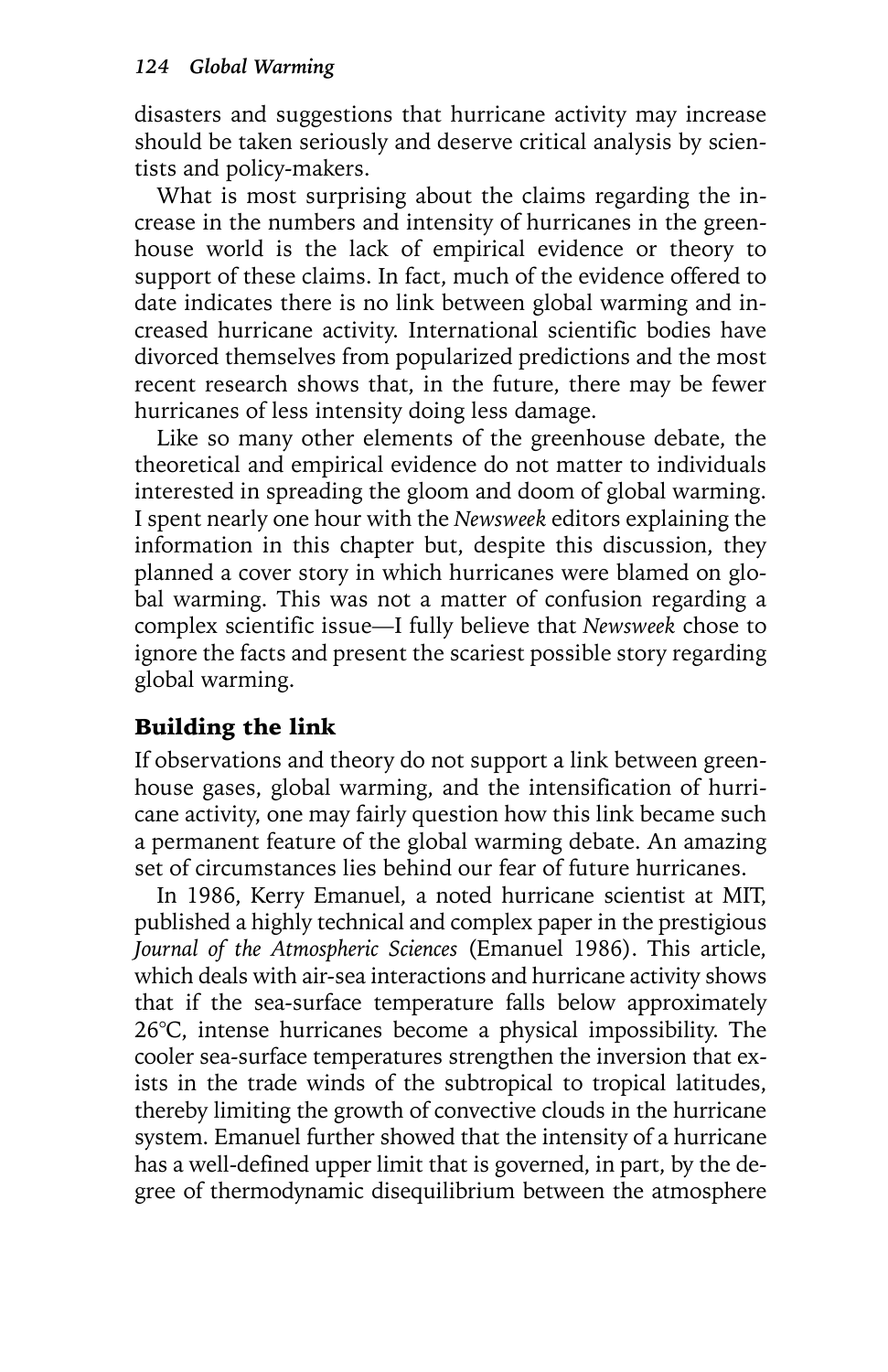and the underlying ocean. In simple terms, a warmer sea-surface could theoretically increase the upper limit of a storm's intensity. Only a few storms actually approach this theoretical upper limit but they are the most destructive and dangerous. Whether he realized it or not, Emanuel had set a foundation for one of the more interesting misconceptions in the greenhouse debate.

This 1986 publication set the stage for several more important papers by Emanuel that ultimately would have a large impact on the link between greenhouse gases and increased hurricane activity. The following year, Emanuel published another article in *Nature* (Emanuel 1987) on the dependence of hurricane activity on climate. He showed that a numerical model altered to simulate an increase in greenhouse gases shows an increased thermodynamic disequilibrium between the ocean surface and the overlying atmosphere, and an increase in the theoretical upper limit of storm intensity. This is not to say that there would necessarily be more hurricanes or even more intense hurricanes, but the upper limit of intensity could increase. For a 3°C increase in sea-surface temperatures, the potential destructive power (as measured by the square of the wind speed) of storms approaching this theoretical limit could increase by 40 percent to 50 percent. From the outset, Emanuel acknowledged that there are many reasons to be skeptical about his conclusions regarding this limit of storm intensity, particularly as this value is determined for future climatic conditions.

Several more papers in 1988 encouraged the inclusion of hurricanes into all future gloomy greenhouse predictions. An article in the *Journal of the Atmospheric Sciences* (Emanuel 1988a) developed further the relationship between the upper limit of storm intensity and the warming occurring in the atmosphere and introduced the important term "hypercane" into the vocabulary of the atmospheric scientists. Not many people understood that, when he spoke of hypercanes, Emanuel was talking about the upper limit of storm intensity. He suggests that a warming of the sea surface by 6°C to 10°C (and with conditions in the lower stratosphere held constant) would make a supersized, ultrapowerful hypercane a *theoretical* possibility. Although no computer model has ever predicted a greenhouse-induced temperature rise of 6°C for the tropical and subtropical sea surfaces that spawn hurricanes, Emanuel had produced some interesting and valuable information about the physics of hurricane development and persistence.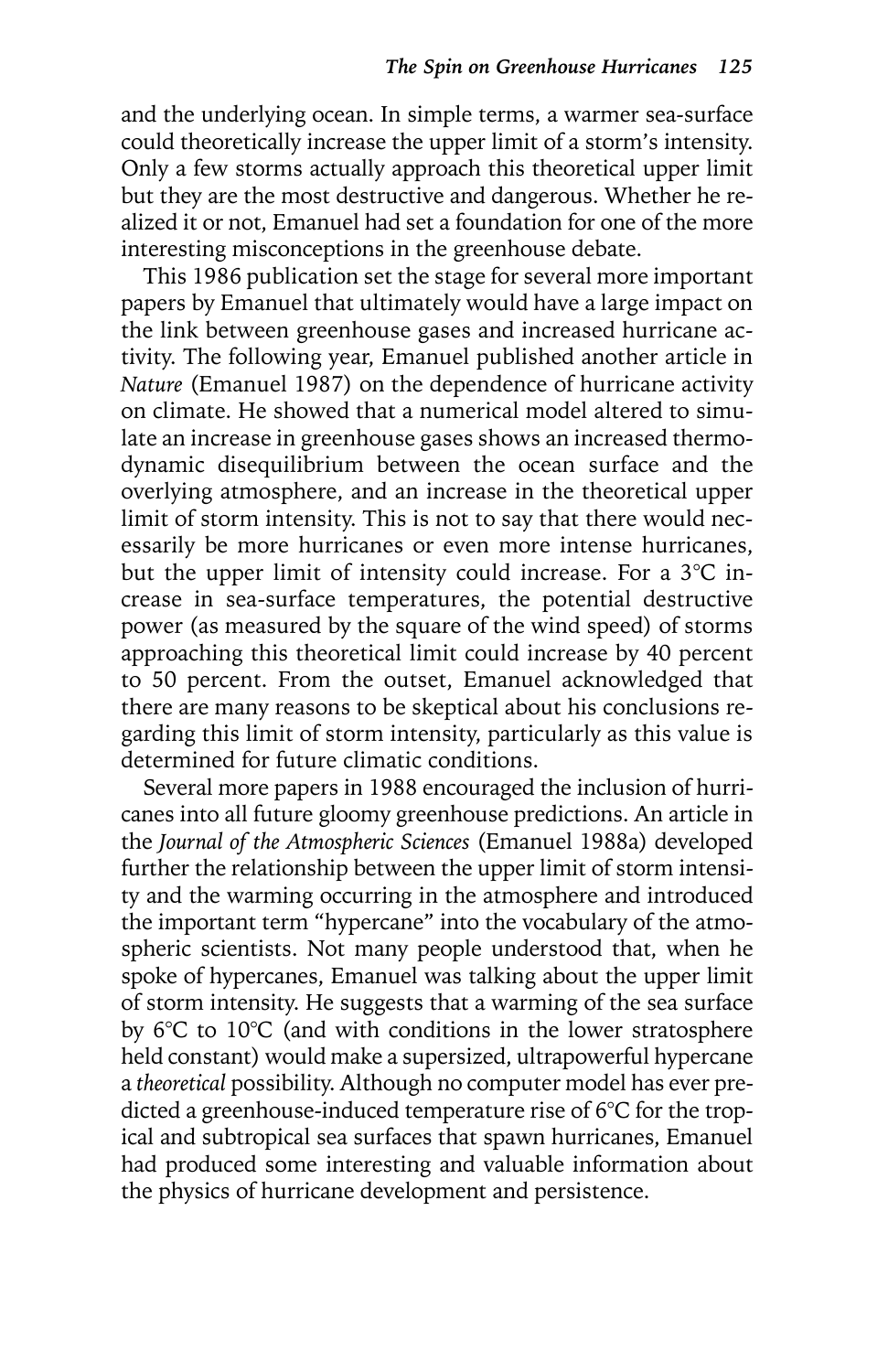These ideas were presented to a broader audience in a paper for the *American Scientist* (Emanuel 1988b) and, not surprisingly, the notion of hypercanes gained a wide-spread and credulous audience since a world-class scientist at a first-rate institution had published articles in the finest journals providing a link between atmospheric concentrations of greenhouse gases, global warming, and the development of these extraordinary hypercanes. Other scientists (e.g., Merrill 1988) published articles that supported Emanuel's work. Hobgood and Cerveny (1988) used a numerical hurricane model to simulate conditions during the height of an ice age and found a significant reduction in the intensity of the storms that developed in the model. If hurricanes weaken in ice age conditions, it is logical to assume they may strengthen during a time of increased planetary temperature.

 The summer of 1988 was a period when the greenhouse effect and global warming made headline news day after day. On June 23, James Hansen made his the famous statement to the United States Congress that scientists were "99 percent certain" that the greenhouse effect produced by human activity is having an impact on the global climate system (Hansen 1988). There followed a series of climatic calamities in many parts of the world, including North America: there was a severe drought in the southeastern United States; parts of the Mississippi River dried up; there were record-breaking heat waves; and, in the American West, there were wildfires like the fires in Yellowstone National Park.

The apparent link between the greenhouse effect and hurricanes seemed even more credible when, in September of 1988, the storm of the century hit North Americans, who had suffered through a summer like no other. Just as the weather seemed to be quieting down, a tropical storm named Gilbert appeared south of the Virgin Islands. Unlike other storms that season, Gilbert grew at an alarming rate and its center pressure dropped to 885 millibars, the lowest pressure ever recorded for a hurricane in the western hemisphere; winds in Gilbert were sustained at 280 km/hr (175 mph) when it smashed into the area around Cancún in the Yucatán of Mexico. Gilbert then headed north and arrived in southern Texas on September 16th; prayers for an end to the drought were more than answered as Gilbert dropped more than 4 inches of rain to many locations in the souther Great Plains before dying in the interior of the United States.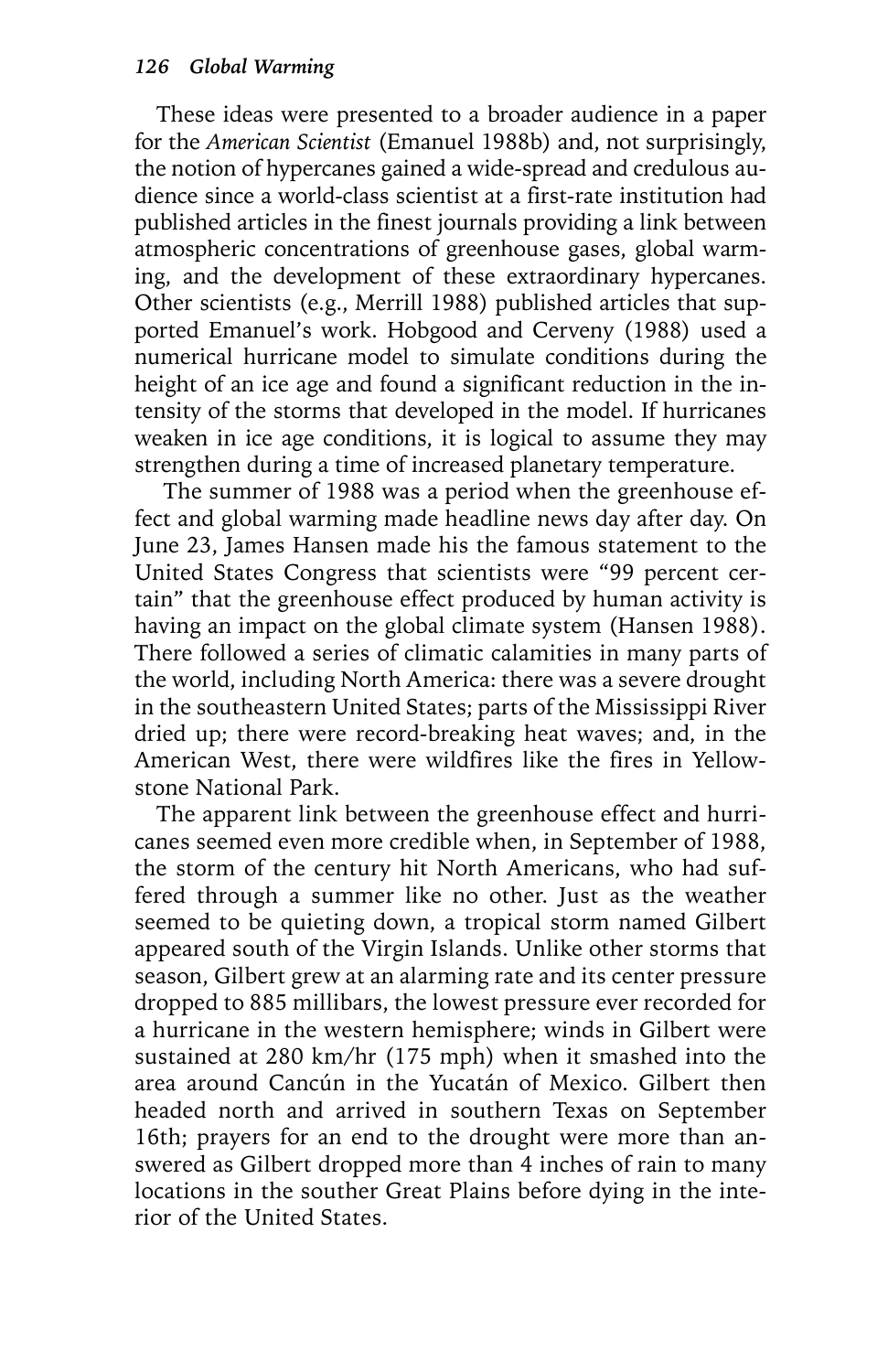The image of hurricanes—even hypercanes—was added to the popular vision of the greenhouse world; this enormous hurricane confirmed people's worst fears about the future. Emanuel's work was cited as proof that solid theoretical and empirical arguments existed linking global warming to super-sized hurricanes. Selling the greenhouse scare became easy—the proof was the incredible images of destruction caused by Hurricane Gilbert. When Hurricane Hugo struck the southeast coast of the United States the following year, all skepticism came to an end and people came to believe that, because of the greenhouse effect, hurricanes were increasing in intensity, magnitude, areal extent, duration, and ability to devastate our coastlines. Bookstores and newsstands were filled with new issues proclaiming the coming disaster that would be caused, in part, by the increase in hurricane damage. Anyone even remotely skeptical on the issue found the most credible professional organizations issuing statements about hurricane activity in the future: the governing council of the American Meteorological Society and the Board of Trustees of the University Corporation for Atmospheric Research issued a policy statement suggesting that greenhouseinduced global warming over the next 50 years would likely lead to "a higher frequency and greater intensity of hurricanes" (1988: 1436). By the end of the 1980s, the public was convinced that the scientific community was reasonably certain of this prediction and, on this authority, anyone could construct a powerful case that humans were facing a world of greenhouse-related perils, including the nearly certain threat of hypercanes.

#### Debate begins

As with so many facets of the greenhouse debate, the hurricane story might seem an open and shut case: Emanuel had supplied theoretical reasons to expect an increase in hurricane activity given the buildup of greenhouse gases and an easily remembered and frightening new name, hypercane; the world seemed to be warming; hurricanes Gilbert and Hugo appeared to provide the final proof. However, this simplistic interpretation came into question since some scientists understood that Kerry Emanuel had never made a prediction of increased hurricane activity but, rather, had provided a theoretical discussion of the upper limit of hurricane intensity given a very large increase in sea-surface temperatures. They regarded the loud and public proclamations predicting increased hurricane activity with quiet skepticism.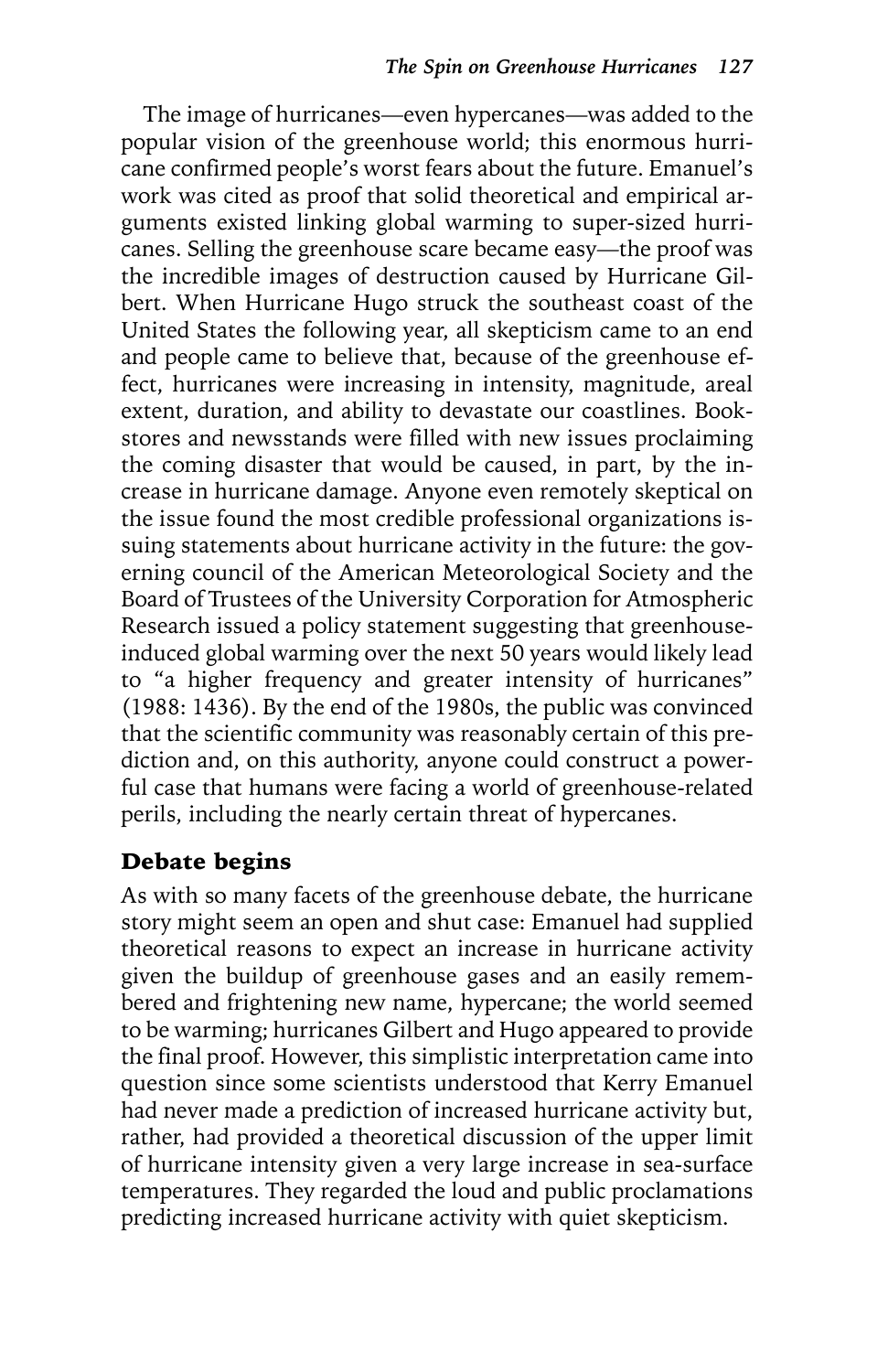In 1990, three articles appeared in the professional literature that made no headlines in the public outlets but that raised serious doubts about the notion that hurricane activity was increasing. Noted hurricane scientist William Gray published an article in *Science* dealing with the landfall of intense hurricanes in the United States and its relation to rainfall in West Africa. He revealed that Atlantic hurricane activity from 1970 to 1987 was less than half of the activity observed from 1947 to 1969. The greenhouse gas concentration was going up exponentially and, yet, Gray found that hurricanes were showing not the expected increase but, rather, a decrease in number or intensity.

Another research project published in 1990 in *Meteorology and Atmospheric Physics* by a group of greenhouse skeptics at Arizona State University challenged the prediction of increasing numbers and intensities of hurricanes due to a greenhouse effect (Idso *et al*. 1990). They gathered hurricane data for the central Atlantic, the east coast of the United States, the Gulf of Mexico, and the Caribbean Sea for the period from 1947 to 1987 (data prior to 1947 are unreliable and potentially biased because of the hurricane assessment procedures used prior to the end of World War II. They carefully collected information on the number of hurricanes observed each year in the study area, the number of days with hurricanes, and the number of storms within various categories of hurricane intensity. Rather than assessing trends in these hurricane variables over the 41 year period, Idso *et al*. compared the hurricane data to estimates of the surface temperature in the northern hemisphere since they saw that the northern hemisphere had shown considerable variation (nearly 1°C) in temperature from 1947 to 1987 and wondered how hurricanes had responded to these observed temperature variations.

Idso *et al*. found that "there is basically no trend of any sort in the number of hurricanes experienced in any of the four regions with respect to variations in temperature" (1990: 261). The number of hurricane days is negatively related to the northern hemispheric temperatures: warmer years produced the lowest numbers of hurricane days while the cooler years had more than average numbers of hurricane days. The number of storms within the various intensity classes is also inversely correlated with the hemispheric temperature values (figure 1). Idso *et al*. examined the trends with different intensity classes and concluded: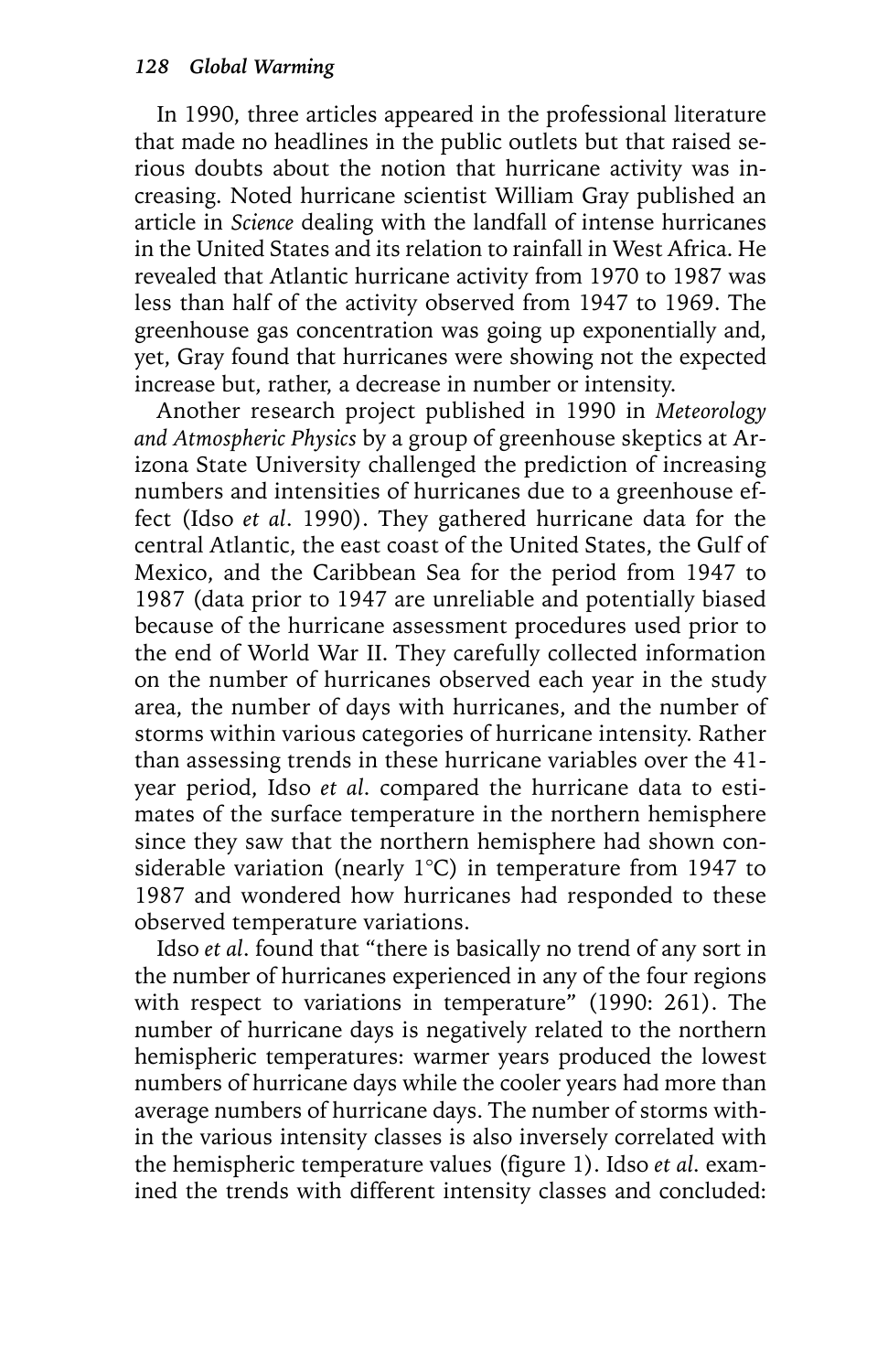



"For global warming on the order of one-half to one degree Centigrade, then, our analyses suggest that there would be no change in the frequency of occurrence of Atlantic/Caribbean hurricanes, but that there would be a significant decrease in the intensities of such storms" (1990: 262).

The work by Idso *et al*. had some impact on the debate but their findings were never publicized in outlets that reach large numbers of people around the world.<sup>1</sup> However, more research appeared to raise doubts on the connection between the greenhouse effect and hurricanes. Broccoli and Manabe, in an article entitled, Can existing climate models be used to study anthropogenic changes in tropical cyclone intensity? (1990), explained that, when they allowed certain cloud-related feedbacks to be included in their numerical modeling experiments, they found a 15 percent reduction in the number of days with hurricanes given a doubling of the concentration of atmospheric carbon dioxide. Their numerical simulation with cloud feedbacks suggested a reduction in hurricane number and/or duration for a world in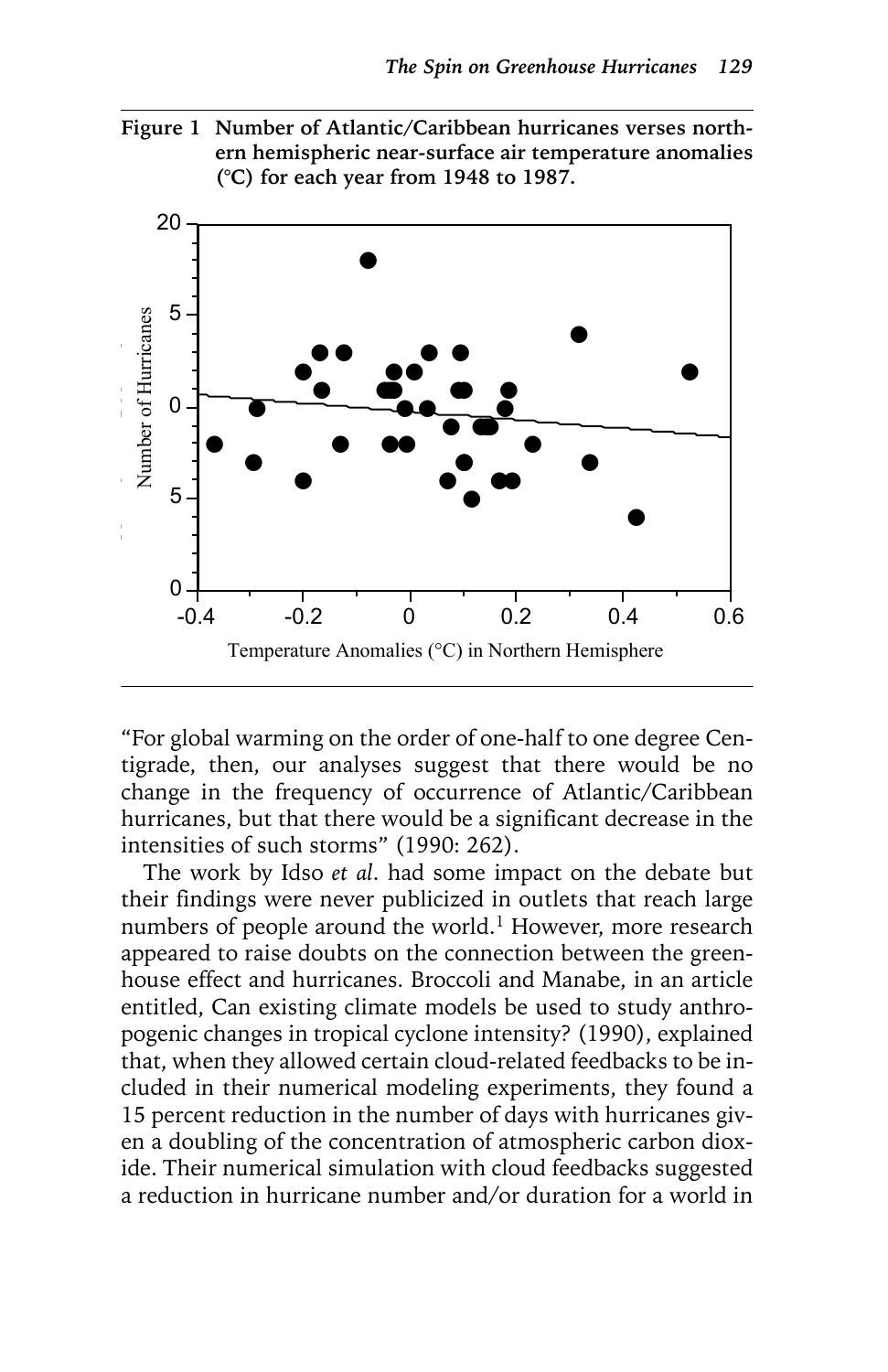which there was higher concentrations of greenhouse gases. Broccoli and Manabe noted that their results were a bit unstable and highly dependent upon how they represented cloud processes within the model.

The first scientific assessment from the Intergovernmental Panel on Climate Change (IPCC 1990) was also published in 1990. The Policymakers Summary of this widely distributed and highly praised document explained: "climate models give no consistent indication whether tropical storms will increase or decrease in frequency or intensity as climate changes; neither is there any evidence that this has occurred over the past few decades" (IPCC 1990: xxv). By the end of 1990, the issue of hurricanes and climate change had become a part of the heated debate about the greenhouse effect.

# Ebb and flow in the 1990s

Throughout the 1990s, articles appeared in major journals both supporting and challenging the prediction of increased hurricane activity due to the greenhouse effect. In an article dealing with impacts on tropical forests, O'Brien *et al*. (1992) assumes that doubling the concentration of atmospheric carbon dioxide increases tropical sea surface temperatures from 1°C to 4°C, doubles the number of hurricanes, increases their strength by 40 percent to 60 percent, and extends the hurricane season. Although the authors' interest was forests, their unhesitating acceptance of the predictions of changes in the numbers and intensities of hurricanes had the effect of adding weight and credibility to those predictions. In addition, research by Ryan *et al*. (1992) suggested that areas conducive to hurricane generation could expand substantially in a warming world, although they fully acknowledged that their results gave an overestimation of the area in which hurricanes could arise.

Haarsma *et al*. (1993) used an 11-layered, global generalcirculation model coupled with an ocean model and found that a doubling of the concentration of greenhouse gases would increase the frequency of hurricanes by 50 percent, increase the mean intensity of the storms by 20 percent, and increase the number of intense hurricanes developing due to the greenhouse effect. Conversely, Landsea (1993) reports that the intensity of Atlantic hurricanes has been decreasing since the middle of this century. Landsea carefully screened his data to remove known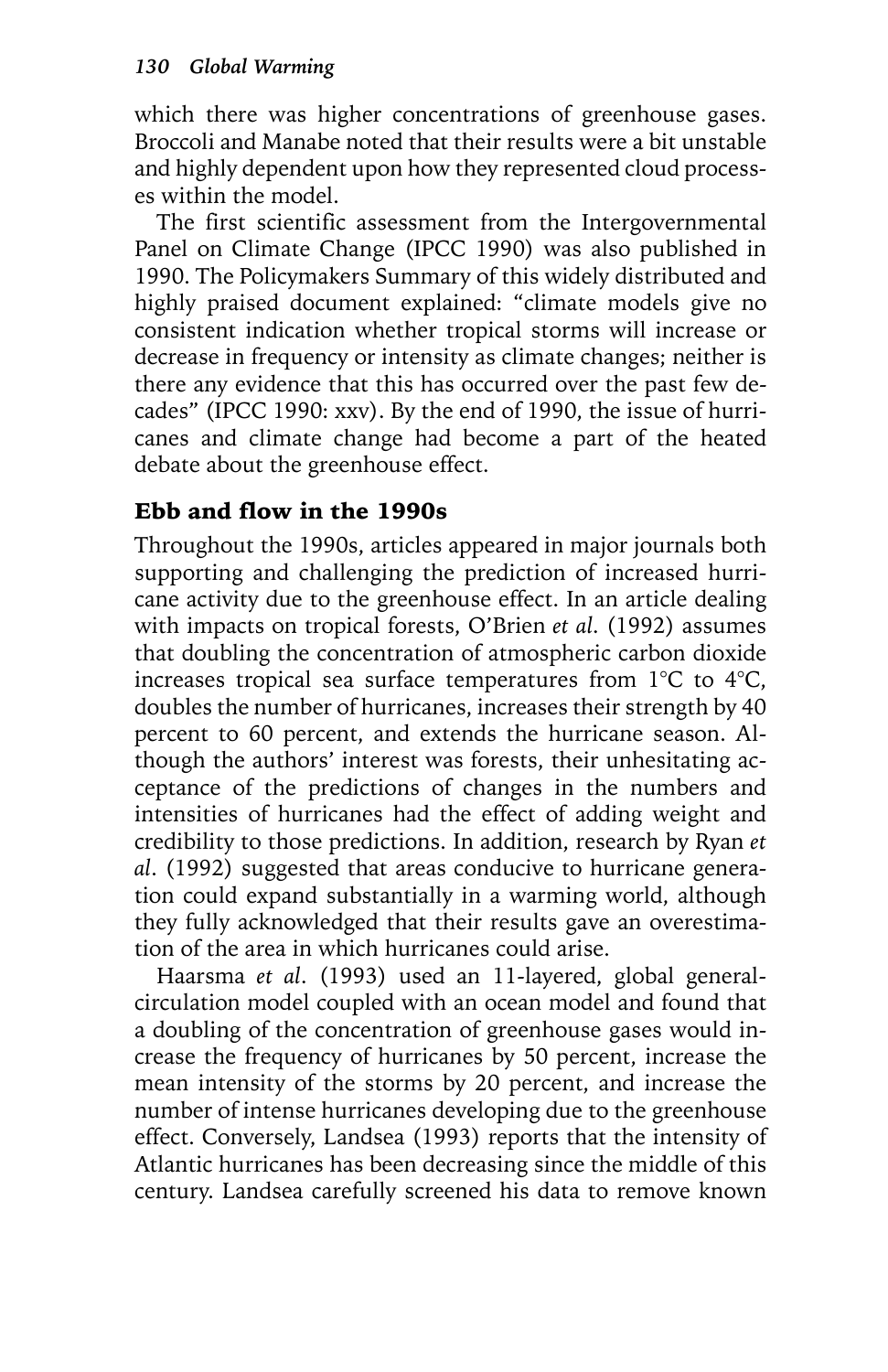**Figure 2 Time series of Atlantic basin mean intensity (m/s) as determined from maximum sustained wind speeds of all hurricanes in each year from 1944 to 1995 (from Landsea** *et al***., 1996)**



biases, and the decreasing trend remained an identifiable pattern in the intensity estimates (figure 2).

Further, 8 scientists who collaborated on a major review piece that appeared in the *Bulletin of the American Meteorological Society* (Lighthill *et al*. 1994) took two basic approaches. Both led to the conclusion that "even though the possibility of some minor effects of global warming on tropical cyclone frequency and intensity cannot be excluded, they must effectively be 'swamped' by large natural variability" (Lighthill *et al*. 1994: 214). Thus, they do not endorse the notion that any future increases in hurricanes can be expected or blamed on the buildup of greenhouse gases.

One approach taken by Lighthill *et al*. involved an examination of a widely accepted list of conditions that permit the formation and development of hurricanes. The list includes some simple conditions such as a sea-surface temperature above 26°C, distance from the equator of at least 5° of latitude, and fairly high relative humidity levels surrounding the storm. Other entries on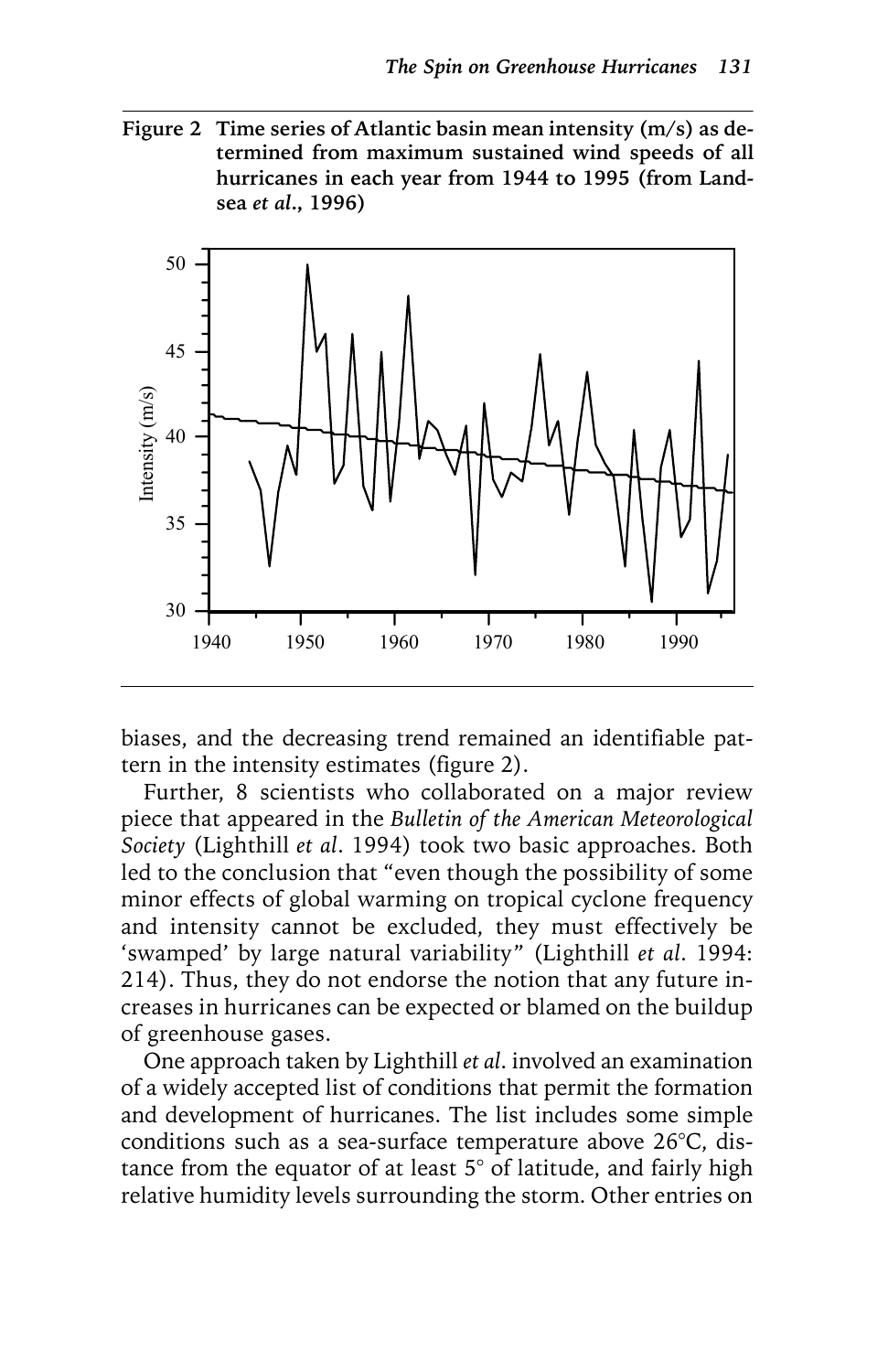the list dealt with more complex conditions such as the vertical temperature structure of the atmosphere, the change in wind velocity with height, and horizontal rotation of the system. Their analyses led to the conclusion that we should not expect any direct effects of changing sea-surface conditions on hurricane frequency and intensity. The authors point out that many unknowns and indirect effects could occur but that most impacts of rising sea-surface temperature are self-limiting. Second, Lighthill *et al*. examined the empirical records of hurricane activity since 1944 in the Atlantic and since 1970 in the Pacific. They noted great year-to-year variability in the hurricane data but could not find evidence to link hemispheric temperatures to variations in hurricane activity.

Not surprisingly, this article stirred-up the debate on the hurricane question. Emanuel (1995) fired back and questioned their evaluation, arguing that both the basic physics and the empirical records of hurricane activity suggest that warming in the tropical oceans would be accompanied by an increase in the limiting intensity of actual hurricanes. Broccoli *et al*. (1995) questioned the pessimistic view of Lighthill *et al*. of the usefulness of numerical climate models in this debate and suggested that current and future simulations hold enormous promise in providing answers to the questions surrounding future tropical storms. Pielke (1995) reported to the insurance industry that recent decades have been unusually quiet in terms of the number of hurricanes making landfall in Florida, and he suggested that a return to normal conditions would substantially increase hurricanes in Florida.

Lennart Bengtsson, member of Germany's Max Planck Institut für Meteorologie and one of the authors of Broccoli *et al*. 1995, published a paper in *Tellus* (Bengtsson *et al*. 1996) in which high-resolution numerical simulations with a coupled ocean-atmosphere model were used to show that greenhouseinduced changes would weaken the Hadley circulation that dominates the tropics but strengthen the upper-level westerlies in the vicinity of hurricane development. This strengthening of the upper-level winds should inhibit hurricane activity during the entire hurricane season. When compared to present day global distribution and seasonality of hurricanes, they found no changes for a doubling a greenhouse gases. However, the number of hurricanes in the northern hemisphere fell from 56.2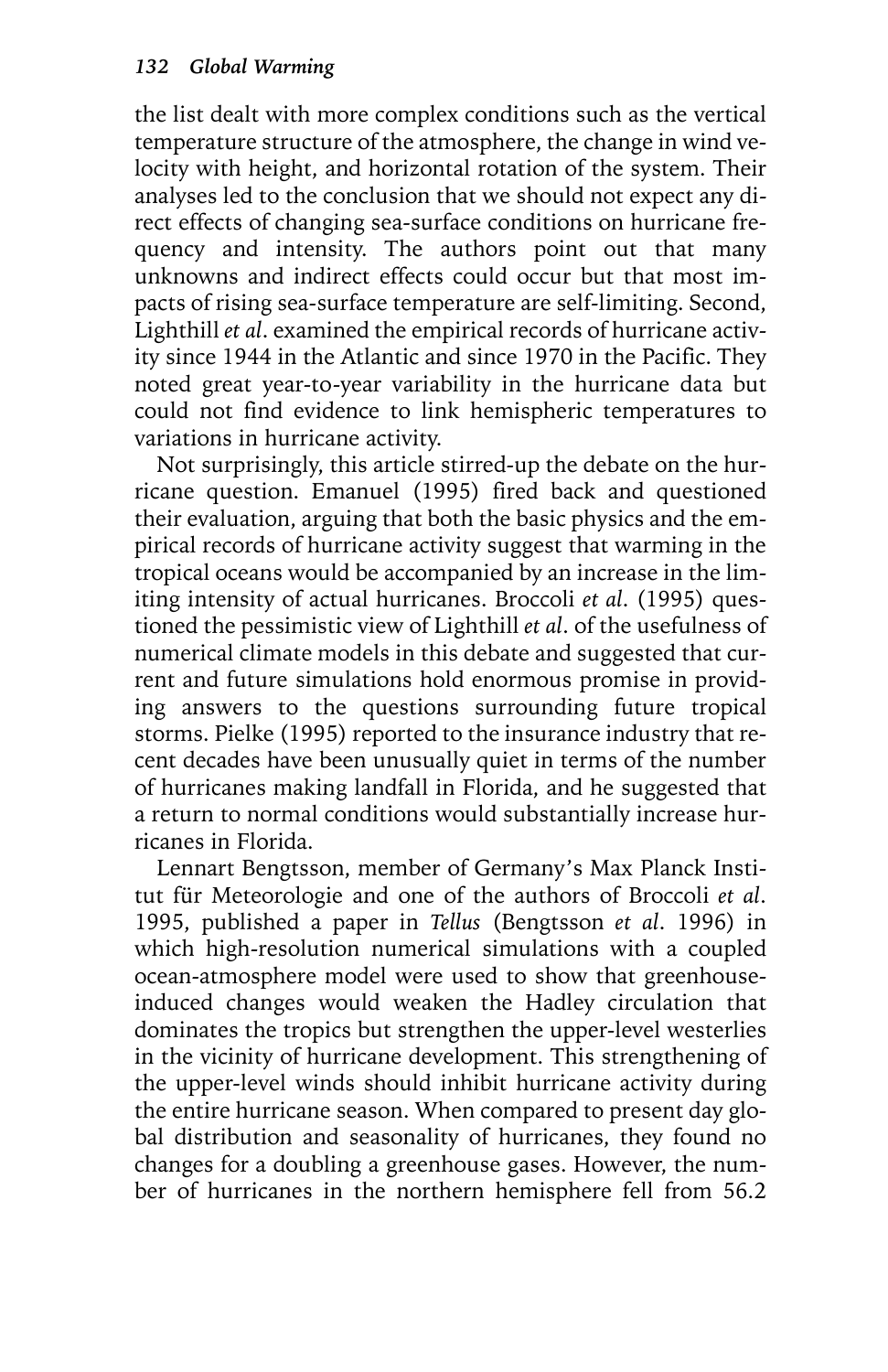storms per year in the present-day climate simulation (the observed value from 1958 to 1977 is 54.6) to 42.0 storms per year in the case where the concentration of atmospheric  $CO<sub>2</sub>$  is doubled. In the southern hemisphere, the number of hurricanes dropped from 26.8 in the present-day climate simulation (24.5 is the observed value) to only 11.6 storms per year. Their results on intensity were less conclusive, but they did find a tendency for reduced wind speeds in the simulation where the concentration of atmospheric  $CO<sub>2</sub>$  is doubled.

Another article by Landsea *et al*. (1996) confirmed once more the view that hurricane frequency and intensity were not increasing during the past five decades. Landsea *et al*. examined Atlantic hurricanes from 1944, when aircraft reconnaissance began in the Atlantic, to the present. They found that "a long-term (five decade) downward trend continues to be evident primarily in the frequency of intense hurricanes. In addition, the mean maximum intensity (i.e., averaged over all cyclones in a season) has decreased" (Landsea *et al*. 1996: 1700). A plot of the mean intensity (figure 2) clearly shows this downward trend during a time of greatest buildup of greenhouse gases.<sup>2</sup>

This downward trend in Atlantic hurricane basin over the past 5 decades is interesting but it raises the question about trends prior to the 1940s. Hard evidence is difficult to find for storms that moved through the Atlantic prior to the World War II. Nevertheless, Karl *et al*. (1995, 1996) examined records of the number and intensity of hurricanes that made landfall on the continental United States over the past century and found that their number decreased from the 1940s through the 1980s. The records also show an increase in storms in the first half of the record (figure 3) and, over the twentieth century, no overall trend was discernible in the records. Elsner *et al*. (1996) looked at Atlantic hurricanes in the tropics from 1896 to 1990 and noted a drop in the number of tropical hurricanes in the 1960s; the trend in tropical hurricanes was clearly downward during the past 50 years of most reliable records.

The Intergovernmental Panel on Climate Change published its second scientific assessment in 1996 (IPCC I 1996) and in the Technical Summary they state: "Although some models now represent tropical storms with some realism for present day climate, the state of the science does not allow assessment of future changes" (IPCC I 1996: 44). Similarly, Karl *et al*. (1997)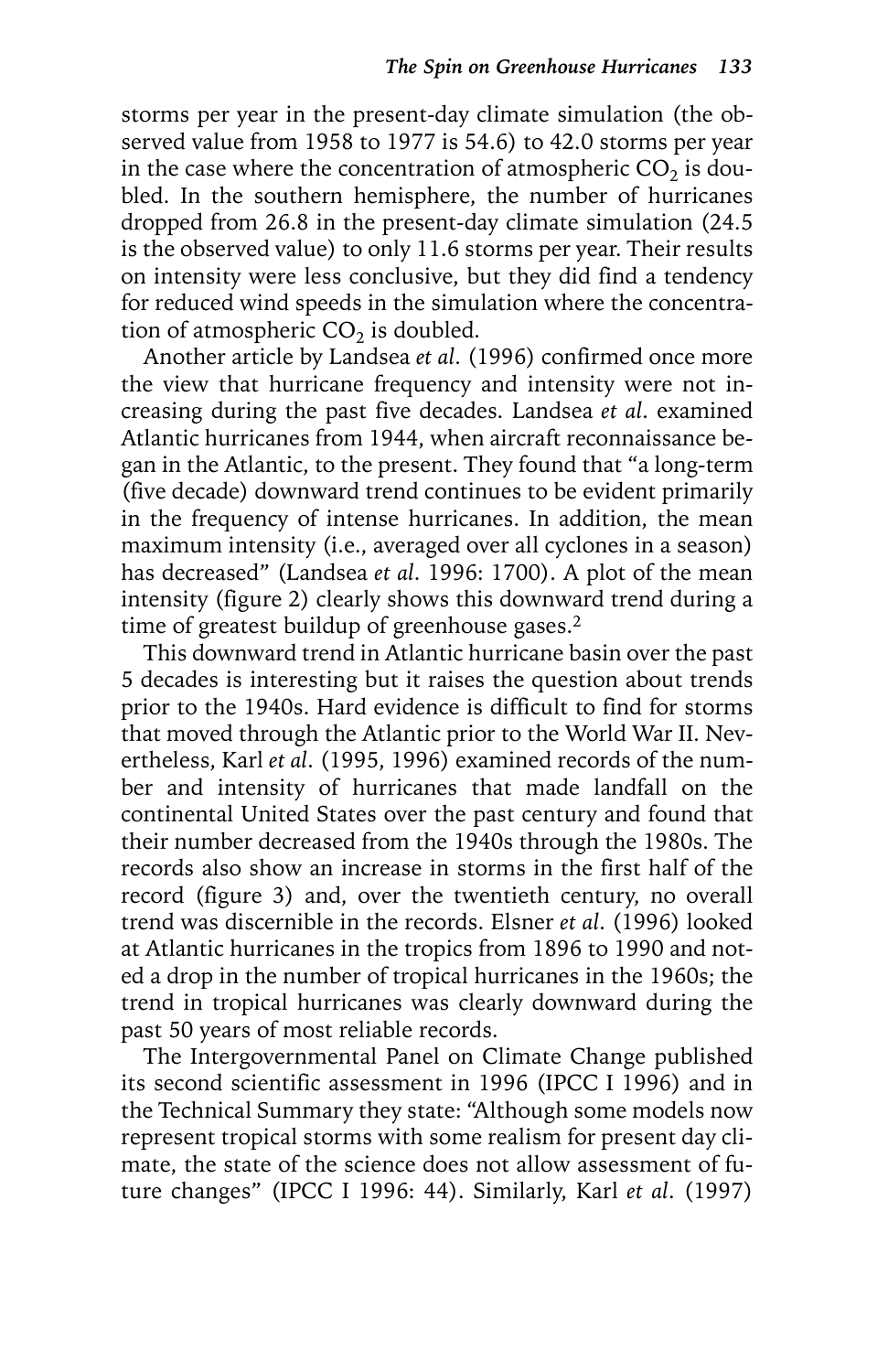



reported in *Scientific American* that "Overall, it seems unlikely that tropical cyclones will increase significantly on a global scale. In some regions, activity may escalate; in others, it will lessen" (Karl *et al*. 1997: 83). These summary statements do not endorse the popular claim that we should blame hurricanes on global warming.

Saunders and Harris (1997) summarized the literature on the environmental factors affecting the number of tropical cyclones in the North Atlantic basin. The major factors include tropospheric wind shear, El Niño/Southern Oscillation, the stratospheric quasi-biennial oscillation, monsoon rainfall in the western Sahel, Carribean sea-level pressure anomalies, and seasurface temperatures in the tropical latitudes where hurricanes are spawned. They used regression analysis to link data on these environmental factors to the number of tropical cyclones, and they found that the sea-surface temperatures played a dominating role. Saunders and Harris concluded that unusually warm sea-surface temperatures were largely responsible for the large number of tropical storms and hurricanes observed in the North Atlantic during 1995. The implication from their work is that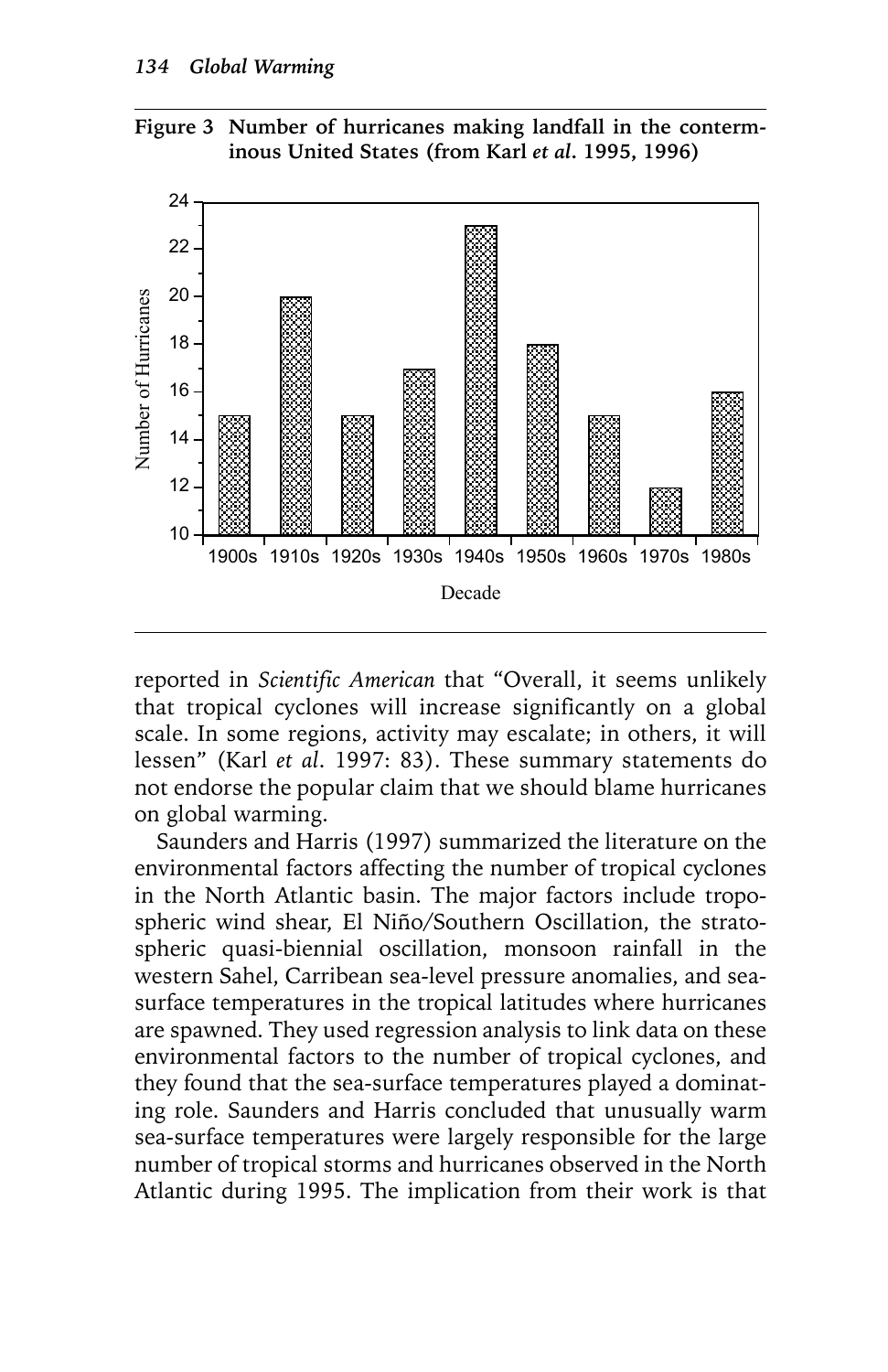warming of the sea surface, for any reason, could result in a larger number of tropical cyclones. Their work also reminds us that the debate on future hurricanes is far from over.

#### Blaming warming?

One of the most interesting ironies in the claims that recent hurricane activity is linked to warming is that the warming itself may not have occurred—there is strong evidence from satellite measurements that the planet has actually cooled over the past few decades (see figure 4). Each day, measurements of microwave emissions from molecular oxygen in the lower eight kilometers of the atmosphere are made by instruments on board satellites in polar orbit. The results provide an excellent measure of lowertropospheric temperatures (Spencer and Christy 1990). Microwaves are able to penetrate the atmosphere with little attenuation, and the amount of energy received by the satellites is directly proportional to the temperature in the lower atmosphere. The 53.74 GHz channel is highly sensitive to the thermal emission of molecule oxygen in the middle troposphere, and has little sensitivity to water vapor, the earth's surface properties, or cloud variations. The polar orbits of the satellites assure that the entire earth, including remote and oceanic areas of the earth are covered as fully as other parts of the planet.

The satellites have not observed any warming since the measurement program began in 1979 (figure 4). Over the period from January 1979 to August 1997, the satellites have actually observed a statistically significant *cooling* of 0.08°C! Furthermore, the first 6 months of 1997 were usually cold on the global scale given that period of El Niño development. Blaming hurricanes on recent warming is flawed on all fronts—not only is there little to no link between global warming and hurricane activity, but there seems to have been no warming in recent decades either. But, as we see from the *Newsweek* cover, these facts simply make little difference in the greenhouse debate.

### The future

There has developed, then, the highly popular view that the buildup of greenhouse gases will cause the sea surface and atmospheric temperatures to rise, and that this will result in an increase in the number and intensity of damaging hurricanes around the world. But, as with other aspects of the greenhouse debate, neither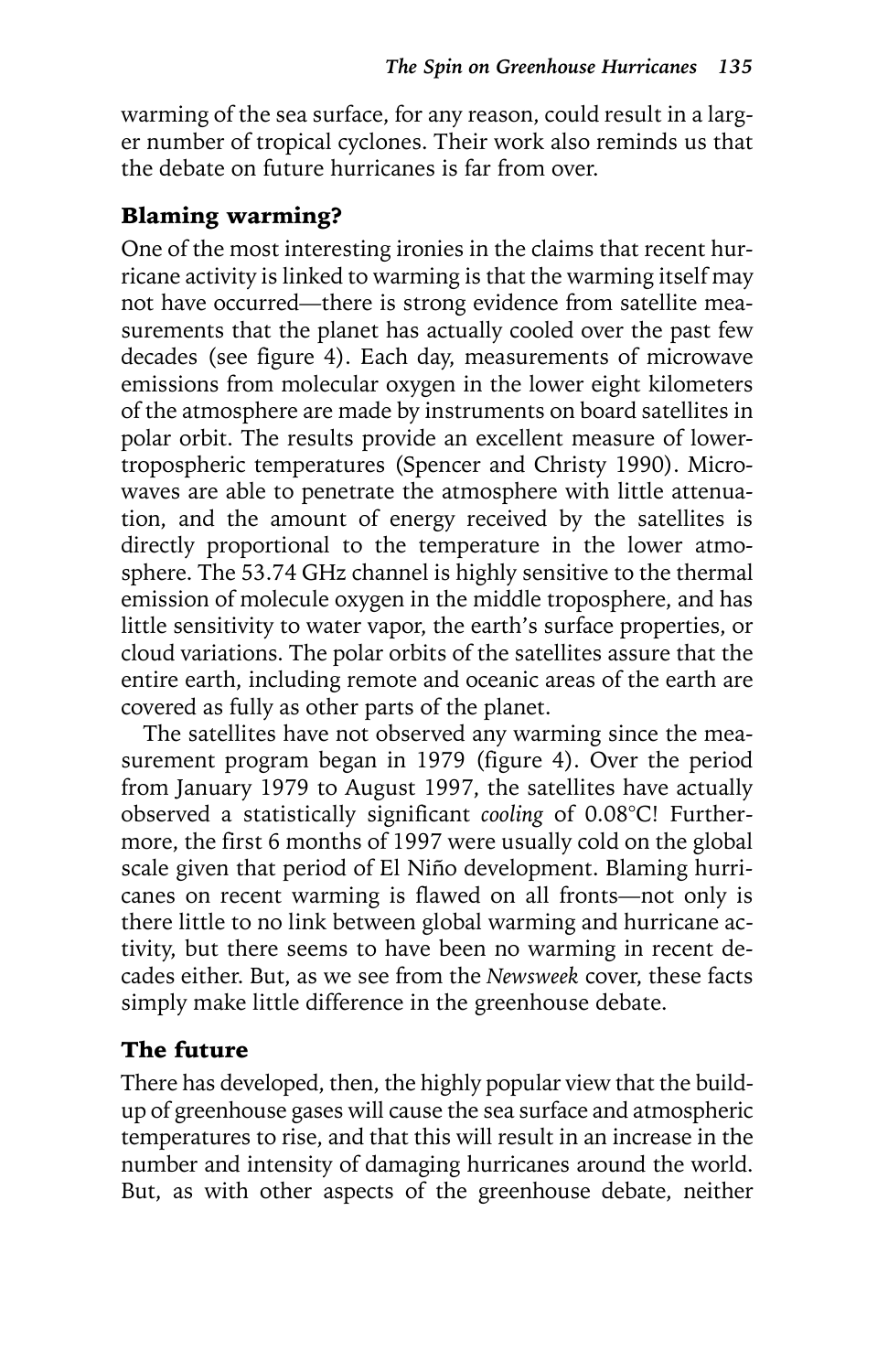



theory nor empirical evidence provide much support for this claim. Indeed, there is plenty of evidence from which to argue that the greenhouse effect will suppress hurricane activity.

The information that we have today does not predict any increase in the number of hurricanes in the future. Similarly, the mean intensity of the hurricanes that develop is not likely to increase. On the other hand, Emanuel's research has survived a decade of debate and, should there be a substantial warming in the tropical sea surface, the upper limit of hurricane intensity probably will rise and, over a long time period, a few very powerful hurricanes may develop.

A compounding factor exists that may make detection of any changes more difficult than ever. It is well known that interannual variations in El Niño and La Niña have a significant impact on hurricane activity (Gray 1984). During El Niño periods, when there is warm water off the Pacific coast of South America, the upper-level winds over the Atlantic increase, hurricane development and persistence are inhibited, and the number of hurricanes as well as the length of the hurricane season are reduced. During La Niña periods, when there is cold water off the Pacific coast of South America, there tends to be increased hurricane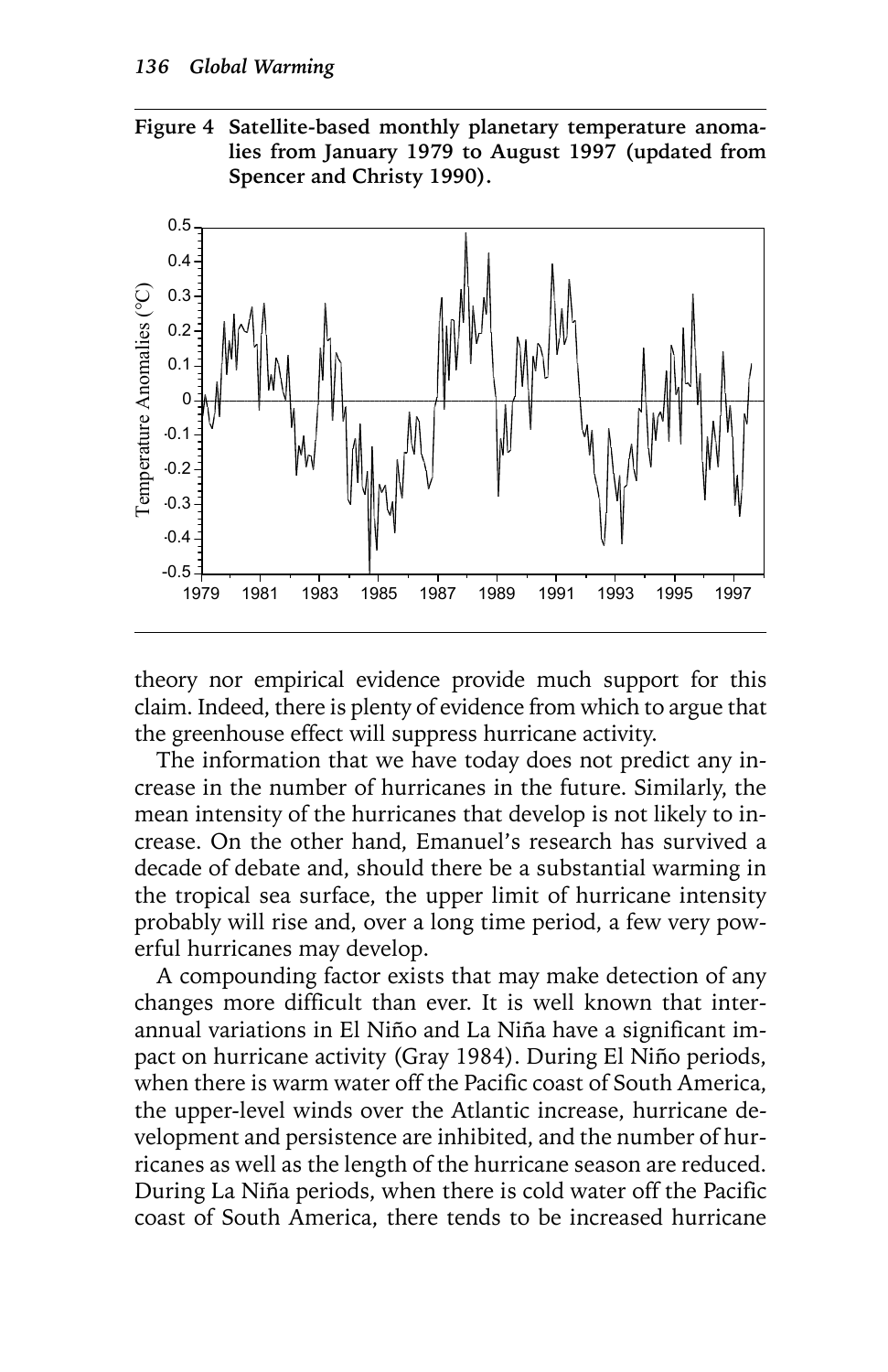activity in the Atlantic. The overriding problem here is that Meehl and Washington (1996) have presented results from climate model simulations showing that an increase in the atmospheric concentration of greenhouse gases could lead to climatic anomalies in the tropical Pacific that are similar to the quasi-periodic (and natural) El Niño events. This finding further complicates the problem of untangling natural variations in hurricane activity from those caused by the effects of increases in the concentration of greenhouse gases resulting from human activity.

More research will provide the answers to these and other related questions—the month-by-month information flow in the greenhouse debate gives it a flavour unlike similar debates in science. As the debate develops, we can go along with the simplistic and alarmist popular view presented by news magazines like *Newsweek* or we can recognize that at the present stage of this complex research, there is little reason to expect an increase in hurricane activity throughout the upcoming century.

## Notes

- 1 A few critics pointed to what they considered a damaging aspect of the research by Idso and colleagues: in an acknowledgment in the article, they thanked the president of Cyprus Minerals Company for financial support for the project. Funding from many other sources (e.g., National Science Foundation, Environmental Protection Agency, National Oceanic and Atmospheric Administration) was acceptable to the critics but they felt that funding from a mineral company involved with coal prejudiced the results presented by Idso *et al*.
- 2 Landsea *et al*. are fully aware that hurricanes occur in other ocean basins but the data quality problems from other parts of the world preclude similar analyses from other locations.

# References

American Meteorological Society Council and the Board of Trustees of the University Corporation for Atmospheric Research (1988). The changing atmosphere—challenge and opportunities. *Bulletin of the American Meteorological Society* 69: 1434–40.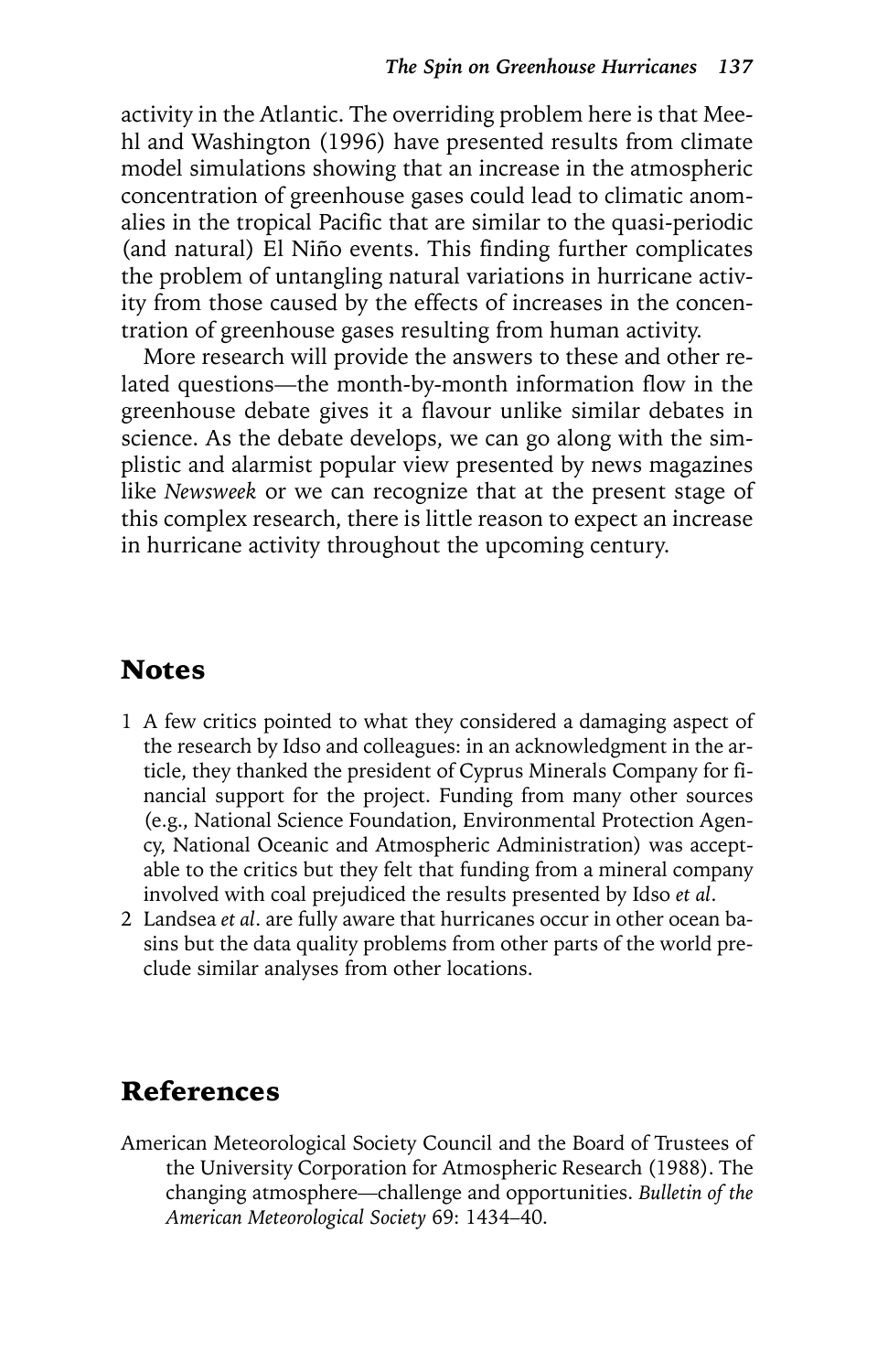- Bengtsson, L., M. Botzet, and M. Esch (1996). Will greenhouse gas-induced warming over the next 50 years lead to a higher frequency and greater intensity of hurricanes? *Tellus* 48A: 57–73.
- Broccoli, A.J., and S. Manabe (1990). Can existing climate models be used to study anthropogenic changes in tropical cyclone intensity? *Geophysical Research Letters* 17: 1917–20.
- Broccoli, A.J., S. Manabe, J.F.B. Mitchell, and L. Bengtsson (1995). Comments on "Global climate change and tropical cyclones": Part II. *Bulletin of the American Meteorological Society* 76: 2243–45.
- Elsner, J.B., G.S. Lehmiller, and T.B. Kimberlain (1996). Objective classification of Atlantic hurricanes. *Journal of Climate* 9: 2880–88.
- Emanuel, K.A. (1986). An air-sea interaction theory for tropical cyclones. Part I: Steady-state maintenance. *Journal of the Atmospheric Sciences* 43: 585–604.
- ——— (1987). The dependence of hurricane intensity on climate. *Nature* 326: 483–85.

——— (1988a). The maximum intensity of hurricanes*. Journal of the Atmospheric Sciences* 45: 1143–56.

- ——— (1988b). Toward a general theory of hurricanes. *American Scientist* 76: 370–79.
- ——— (1995). Comments on "Global climate change and tropical cyclones": Part I. *Bulletin of the American Meteorological Society* 76: 2241–43.
- Gray, W.M. (1984). Atlantic seasonal hurricane frequency. Part 1: El Niño and 30 mb quasi-biennial oscillation influences. *Monthly Weather Review* 112: 1649–68.

——— (1990). Strong association between West African rainfall and U.S. landfall of intense hurricanes. *Science* 249: 1251–56.

- Haarsma, R.J., J.F.B. Mitchell, and C.A. Senior (1993). Tropical disturbances in a GCM. *Climate Dynamics* 8: 247–57.
- Hansen, J.E. (1988). Testimony to the United States Senate, Committee on Energy and Natural Resources (June 23).
- Hobgood, J.S., and R.S. Cerveny (1988). Ice-age hurricanes and tropical storms. *Nature* 333: 243–45.
- Idso, S.B., R.C. Balling Jr., and R.S. Cerveny (1990). Carbon dioxide and hurricanes: implications of Northern Hemispheric warming for Atlantic/Caribbean storms. *Meteorology and Atmospheric Physics* 42: 259–63.
- Intergovernmental Panel on Climate Change (IPCC) (1990). *Climate Change: The IPCC Scientific Assessment*. Report prepared for IPCC by Working Group I. John T. Houghton *et al*. (eds). Cambridge: Cambridge University Press.
- Intergovernmental Panel on Climate Change, Working Group I (IPCC I) (1996). *Climate Change 1995: The Science of Climate Change*. Contribution of Working Group I to the Second Assessment Report of the